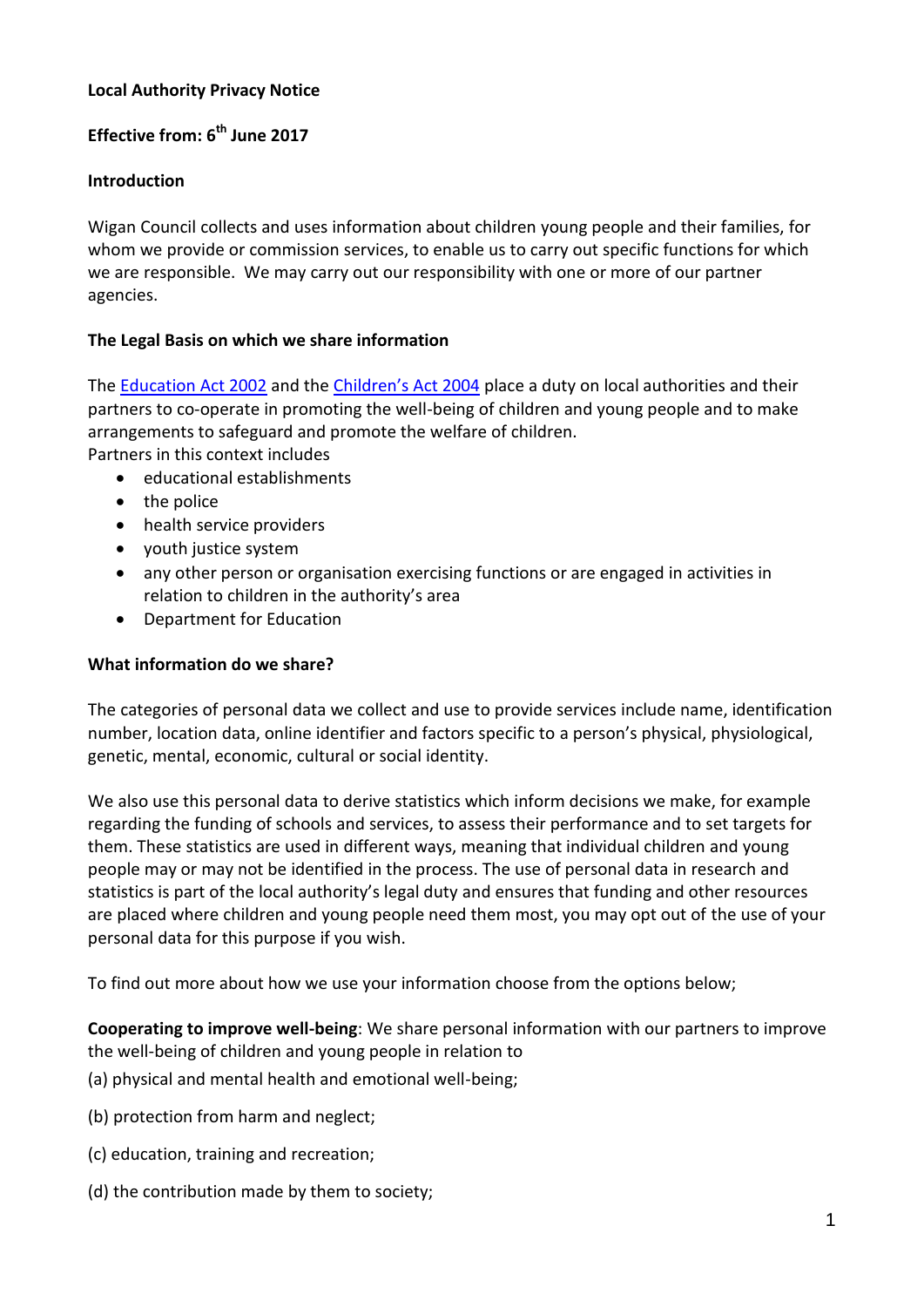(e) social and economic well-being.

**Education and training:** Under the Education and Skills Act 2008, parts 1 and 2 we hold information about young people living in our area, including about their education and training history. This is to support the provision of their education up to the age of 20 (and beyond this age for those with a special education need or disability). Education institutions and other public bodies (including the Department for Education (DfE), police, probation and health services) may pass information to us to help us to do this

We also use personal data to;

- support our children's learning
- monitor and report on their progress
- provide appropriate pastoral care
- for purposes of safeguarding; and
- assess the quality of our services

The Local Authority shares data with a selected range of organisations in both a sharing and processing capacity.

We may also share information with post-16 education and training providers to secure appropriate support for them. We may also share data with education establishments which shows what their pupils go on to do after the age of 16.

For children under 16, a parent or guardian can ask that no information other than their child's name, address and date of birth (or their own name and address) be passed to a local authority. This right transfers to the child on their 16th birthday. Pupils and/or a parent/guardian will need to inform the school/LA if this is what they wish.

**Youth Support Services:** For pupils aged 13 and over, schools are legally required to pass certain information to the provider of Youth Support Services in their area. This is the local authority support service for young people in England who are aged 13 to 19.

**Clinical Commissioning Group (CCG)** use information about pupils for research and statistical purposes, to develop, monitor and evaluate the performance of local health services. These statistics will not identify individual pupils. It is necessary for certain health information about children (e.g. such as their height and weight) to be retained for a certain period of time (designated by the Department of Health) and requires these CCGs to maintain children's names and addresses for this purpose. CCGs may also provide individual schools and LAs with aggregated health information which will not identify individual children.

**DfE**: We share some of the information we collect with the Department for Education (DfE) to enable them to; produce statistics, assess our performance, determine the destinations of young people after they have left school or college and to evaluate Government funded programmes.

DfE may share individual level personal data that we supply to them, with third parties. This will only take place where legislation allows it to do so and it is in compliance with the Data Protection Act 1998 and EU General Data Protection Regulation (GDPR).

Decisions on whether DfE releases this personal data to third parties are subject to a robust approval process and are based on a detailed assessment of who is requesting the data, the